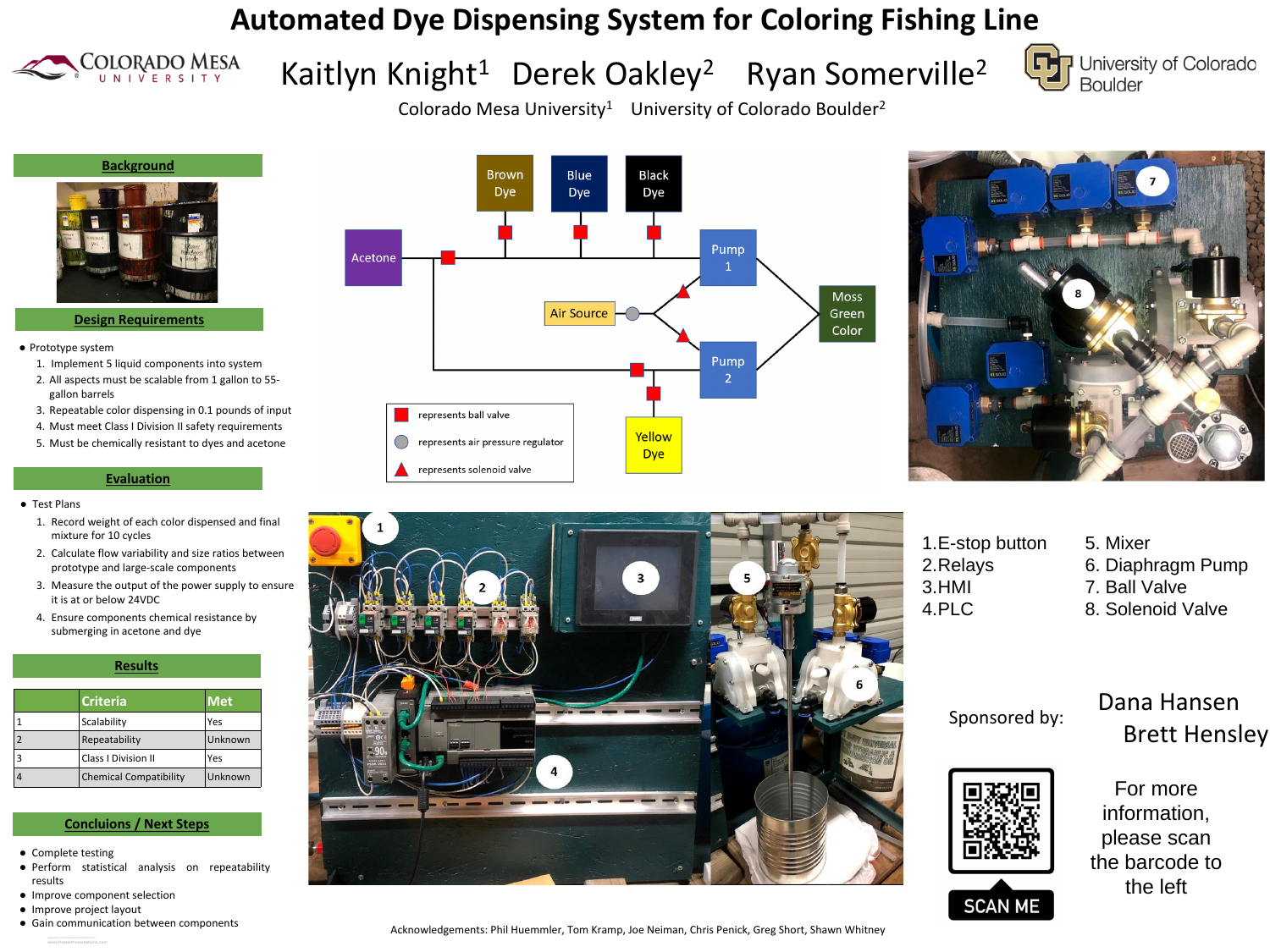# Design Evaluation **Automated Dye Dispensing System for Coloring Fishing Line**

## Main Objective: Repeatability

Record component and total weights for each test.



Ensure each component weight is within 0.1 lb of specified.



Ensure the total weight is within 0.5 pounds of recipe.

Main Objective: Scalability

Ensure current setup has ability to move dye

Modify pump flow rate so that dye is dispensed at a constant rate

Ensure each component weight is within requirements for large scale



## Main Objective: Class I Division II

Measure power source to ensure 24VDC or less



Move higher voltage parts into an enclosure for operation in C1D2 space









### Main Objective: Chemical Compatibility

Run system using acetone and dye multiple times





Allow to sit so that all components are exposed to chemicals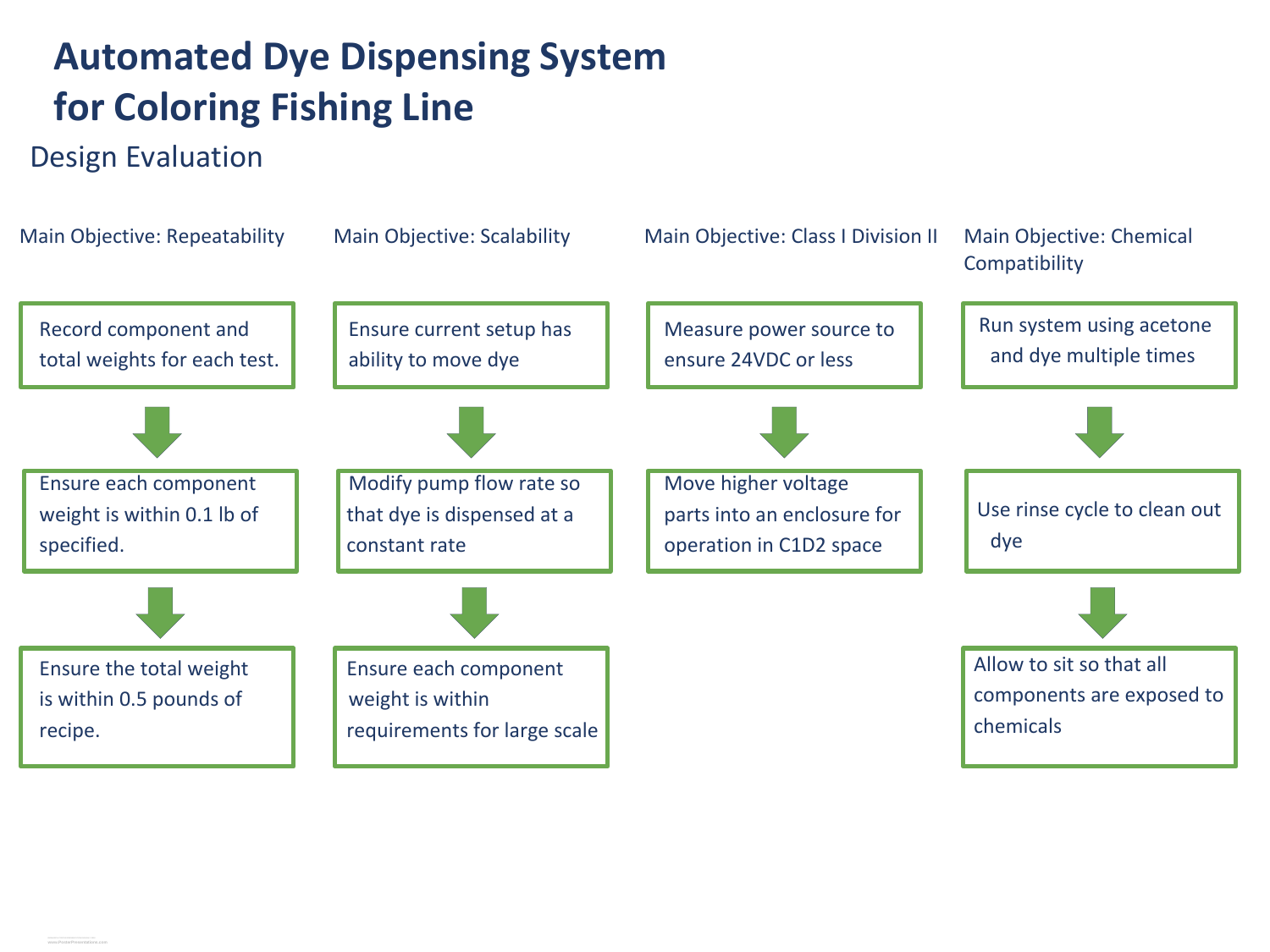| $\overline{\phantom{a}}$<br>$\overline{\phantom{a}}$ |  |
|------------------------------------------------------|--|
| $\overline{\mathbf{2}}$                              |  |
| 3                                                    |  |
| 4                                                    |  |
| 5                                                    |  |



# Results **Automated Dye Dispensing System for Coloring Fishing Line**

| <b>Recipe Weights (Ib)</b> |                  |                  |                 |                   |         |       |
|----------------------------|------------------|------------------|-----------------|-------------------|---------|-------|
| Test                       | <b>Black Dye</b> | <b>Brown Dye</b> | <b>Blue Dye</b> | <b>Yellow Dye</b> | Acetone | Total |
|                            |                  | 1.22             | 1.16            | $1.1\,$           | 1.38    | 5.86  |
|                            | 1.24             | 1.08             | 1.24            | $1.1\,$           | 1.64    | 6.3   |
| 3                          | 1.16             | 1.22             | 1.32            | $1.1\,$           | 1.42    | 6.22  |
| 4                          | 0.96             | 1.04             | 1.28            | 1.02              | 1.42    | 5.72  |
| 5                          | 0.98             | $1.1\,$          | 1.28            | 1.02              | 1.48    | 5.86  |
| 6                          | 1.24             | 1.3              | 1.14            | $1.1\,$           | 1.66    | 6.44  |
| 7                          | 1.18             | 1.34             | 1.12            | 1.12              | 1.68    | 6.44  |
| 8                          | 1.14             | 1.38             | 1.14            | 1.14              | 1.94    | 6.74  |
| 9                          | 1.36             |                  |                 | 1.18              | 1.68    | 6.76  |
| 10                         | 1.26             | 1.36             | 1.08            | 1.14              | 1.54    | 6.38  |
| Range                      | 0.4              | 0.24             | 0.18            | 0.16              | 0.56    | 1.54  |

| Criteria                   | <b>Met</b> |
|----------------------------|------------|
| Utilize 5 Components       | Yes        |
| Scalability                | Unknown    |
| Repeatability              | Unknown    |
| <b>Class   Division II</b> | Yes        |
| Chemical Compatibility     | Unknown    |

| <b>Met</b> |
|------------|
| Yes        |
| Unknown    |
| Unknown    |
| Yes        |
| Unknown    |